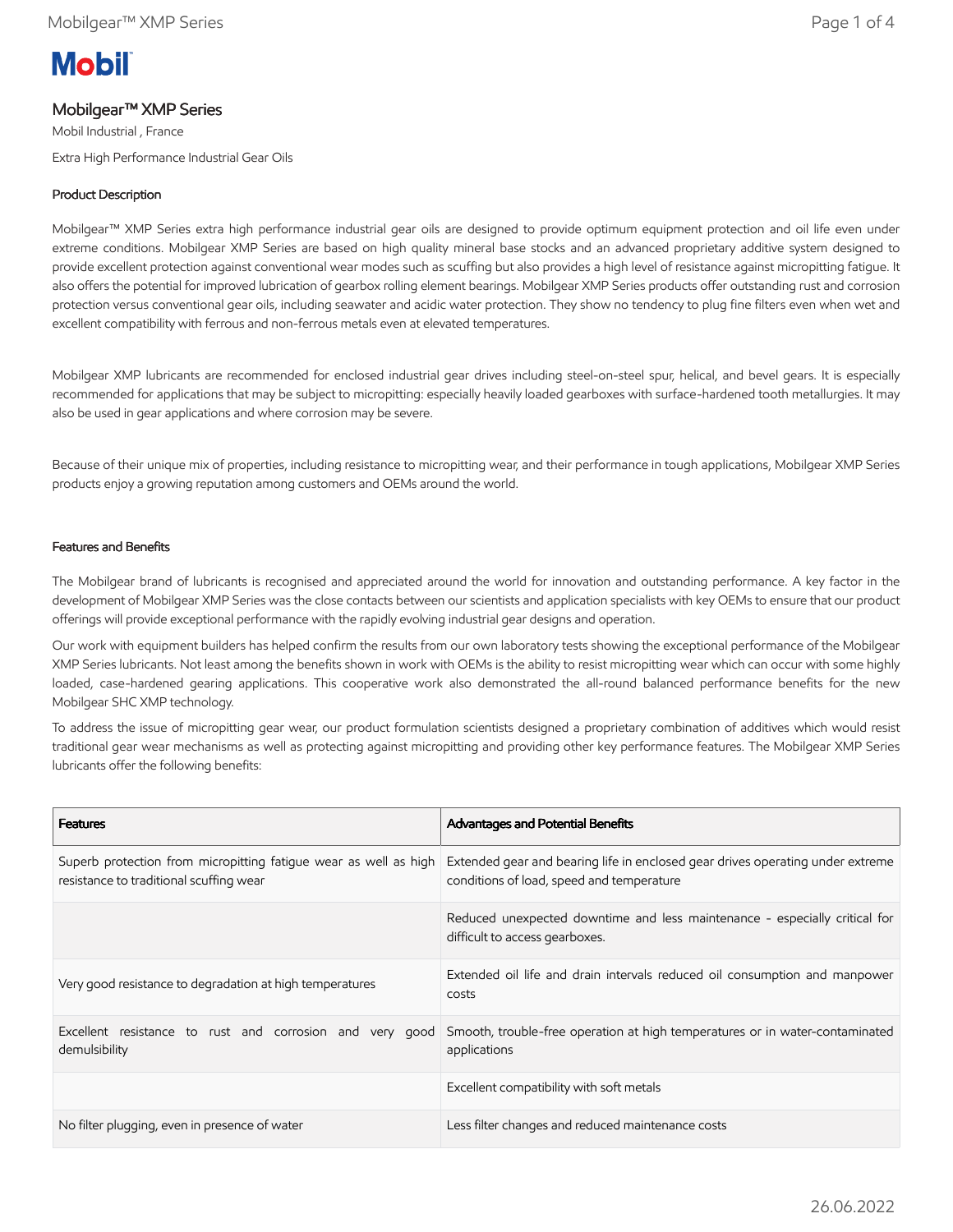## Applications

Mobilgear XMP Series extra high performance, industrial gear oils are designed to provide optimum equipment and oil life even under extreme conditions. They are especially formulated to resist micropitting of modern, case hardened gearing and applications where extended oil life is desired. Typical applications include:

- Wind turbines
- Plastic extruder gearboxes
- Gearboxes found in the paper, steel, oil, textile, lumber and cement industries

#### Specifications and Approvals

| This product has the following   MOBILGEAR XMP   MOBILGEAR XMP   MOBILGEAR XMP   MOBILGEAR XMP  <br>approvals: | 150 | 220 | 320 | 460 | <b>MOBILGEAR</b><br><b>XMP</b><br>680 |
|----------------------------------------------------------------------------------------------------------------|-----|-----|-----|-----|---------------------------------------|
| <b>HANSEN</b>                                                                                                  | X   | Х   | ∧   | Х   |                                       |
| JAHNEL-KESTERMANN                                                                                              |     | X   | Х   | Χ   |                                       |
| ZF TE-ML 04H                                                                                                   | X   |     |     |     |                                       |
| ISO L-CKC (ISO 12925-1:1996)                                                                                   |     |     |     |     | X                                     |

| This product meets or exceeds the requirements of: |   |   |  |
|----------------------------------------------------|---|---|--|
| AGMA 9005-E02-EP                                   | Χ | X |  |
| ISO L-CKC (ISO 12925-1:1996)                       | Χ | Х |  |
| ISO L-CKD (ISO 12925-1:1996)                       |   |   |  |

#### Properties and Specifications

| Property                                                      | <b>MOBILGEAR XMP</b><br>150 | <b>MOBILGEAR XMP</b><br>220 | <b>MOBILGEAR XMP</b><br>320 | <b>MOBILGEAR XMP</b><br>460 | <b>MOBILGEAR XMP</b><br>680 |
|---------------------------------------------------------------|-----------------------------|-----------------------------|-----------------------------|-----------------------------|-----------------------------|
| Grade                                                         | <b>ISO 150</b>              | <b>ISO 220</b>              | <b>ISO 320</b>              | <b>ISO 460</b>              | <b>ISO 680</b>              |
| Copper Strip Corrosion, 3 h, 100 C, Rating,<br>ASTM D130      | 1B                          | 1B                          | 1B                          | 1B                          | 1B                          |
| Density @ 15.6 C, kg/l, ASTM D4052                            | 0.896                       | 0.900                       | 0.903                       | 0.909                       | 0.909                       |
| Emulsion, Time to 40/37/3, 82 C, min, ASTM<br>D1401           | 10                          | 10                          | 10                          | 10                          | 10                          |
| FZG Micropitting, Fail Stage, Rating, FVA 54                  |                             | $10+$                       | $10+$                       | $10+$                       | $14+$                       |
| FZG Micropitting, GFT-Class, Rating, FVA 54                   |                             | High                        | High                        | High                        | High                        |
| FZG Scuffing, Fail Load Stage, A/16.6/90, ISO<br>14635-1(mod) | 12                          | $13+$                       | 14                          | $14+$                       | $14+$                       |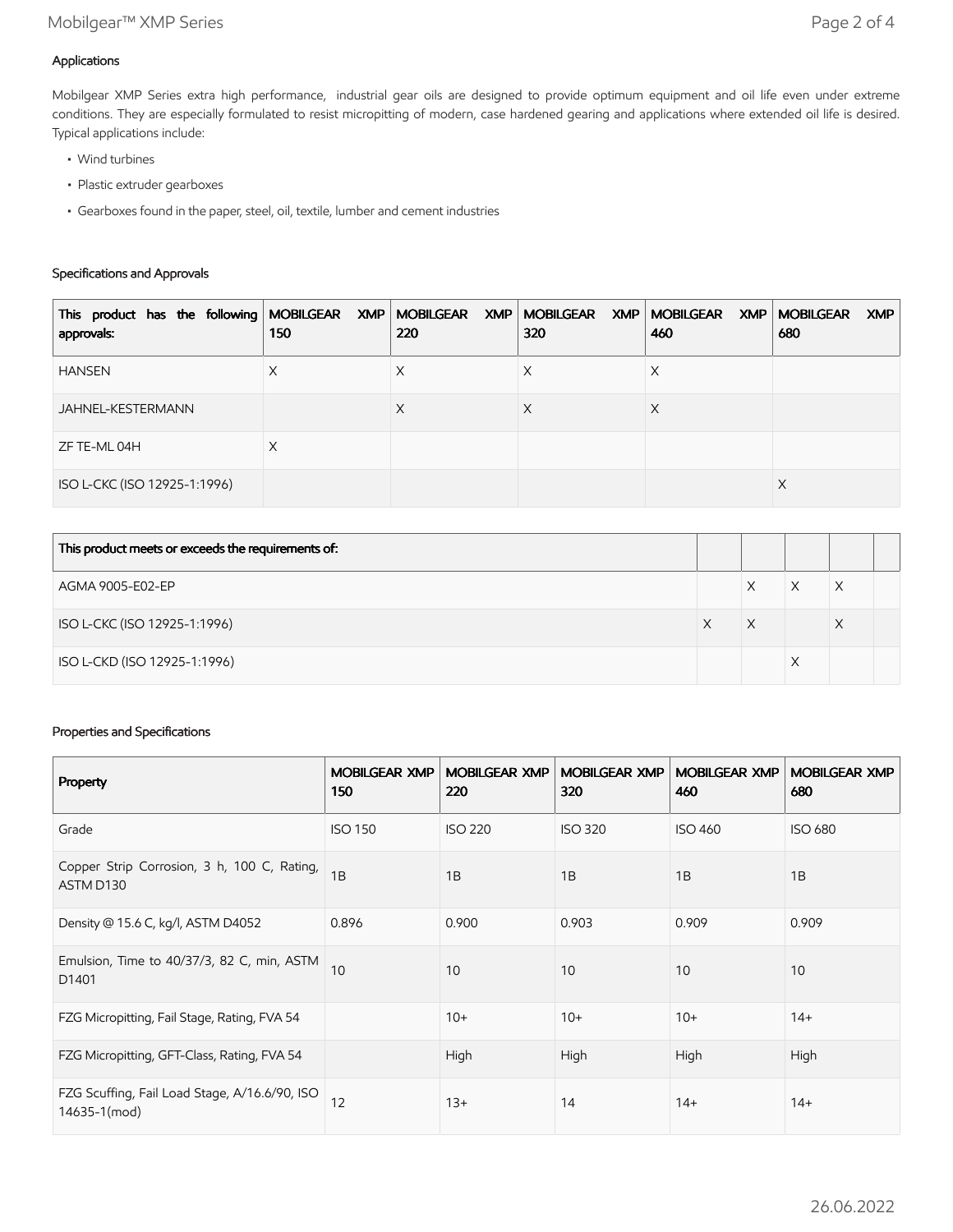Mobilgear™ XMP Series Page 3 of 4

| Property                                                             | 150         | MOBILGEAR XMP MOBILGEAR XMP<br>220 | <b>MOBILGEAR XMP</b><br>320 | <b>MOBILGEAR XMP</b><br>460 | <b>MOBILGEAR XMP</b><br>680 |
|----------------------------------------------------------------------|-------------|------------------------------------|-----------------------------|-----------------------------|-----------------------------|
| FZG Scuffing, Fail Load Stage, A/8.3/90, ISO<br>14635-1              | $12+$       | $13+$                              | 14                          | $14+$                       | $14+$                       |
| Flash Point, Cleveland Open Cup, °C, ASTM<br>D92                     | 258         | 272                                | 268                         | 270                         | 270                         |
| Foam, Sequence I, Stability, ml, ASTM D892                           | $\mathbf 0$ | 0                                  | $\mathbf 0$                 | $\mathbf{0}$                | $\mathbf{0}$                |
| Foam, Sequence I, Tendency, ml, ASTM D892                            | 0           | 0                                  | 0                           | $\mathbf{O}$                | $\mathbf{O}$                |
| Four-Ball Extreme Pressure Test, Load Wear<br>Index, kgf, ASTM D2783 | 45          | 45                                 | 45                          | 45                          | 45                          |
| Four-Ball Extreme Pressure Test, Weld Load,<br>kgf, ASTM D2783       | 250         | 250                                | 250                         | 250                         | 250                         |
| Kinematic Viscosity @ 100 C, mm2/s, ASTM<br>D445                     | 14.6        | 18.8                               | 24.1                        | 30.6                        | 30.6                        |
| Kinematic Viscosity @ 40 C, mm2/s, ASTM<br>D445                      | 150         | 220                                | 320                         | 460                         | 460                         |
| Pour Point, °C, ASTM D97                                             | $-27$       | $-24$                              | $-18$                       | $-12$                       | $-12$                       |
| Rust Characteristics, Procedure B, ASTM D665                         | <b>PASS</b> | <b>PASS</b>                        | <b>PASS</b>                 | <b>PASS</b>                 | <b>PASS</b>                 |
| Viscosity Index, ASTM D2270                                          | 96          | 96                                 | 96                          | 96                          | 96                          |

#### Health and Safety

Health and Safety recommendations for this product can be found on the Material Safety Data Sheet (MSDS) @ [http://www.msds.exxonmobil.com](http://www.msds.exxonmobil.com/psims/psims.aspx) /psims/psims.aspx

All trademarks used herein are trademarks or registered trademarks of Exxon Mobil Corporation or one of its subsidiaries unless indicated otherwise.

02-2022

#### Esso Société Anonyme Française

20 rue Paul Héroult 92000 Nanterre, France

Société Anonyme au capital de 98 337 521,70 euros

#### RCS Nanterre 542 010 053

You can always contact our Technical Help Desk engineers on Mobil lubricants and services related questions:<https://www.mobil.fr/fr-fr/contact-us> Tel. +33 (0)1 49 67 90 00

## [http://www.exxonmobil.com](http://www.exxonmobil.com/)

Typical Properties are typical of those obtained with normal production tolerance and do not constitute a specification. Variations that do not affect product performance are to be expected during normal manufacture and at different blending locations. The information contained herein is subject to change without notice. All products may not be available locally. For more information, contact your local ExxonMobil contact or visit [www.exxonmobil.com](http://www.exxonmobil.com/)

ExxonMobil is comprised of numerous affiliates and subsidiaries, many with names that include Esso, Mobil, or ExxonMobil. Nothing in this document is intended to override or supersede the corporate separateness of local entities. Responsibility for local action and accountability remains with the local ExxonMobil-affiliate entities.